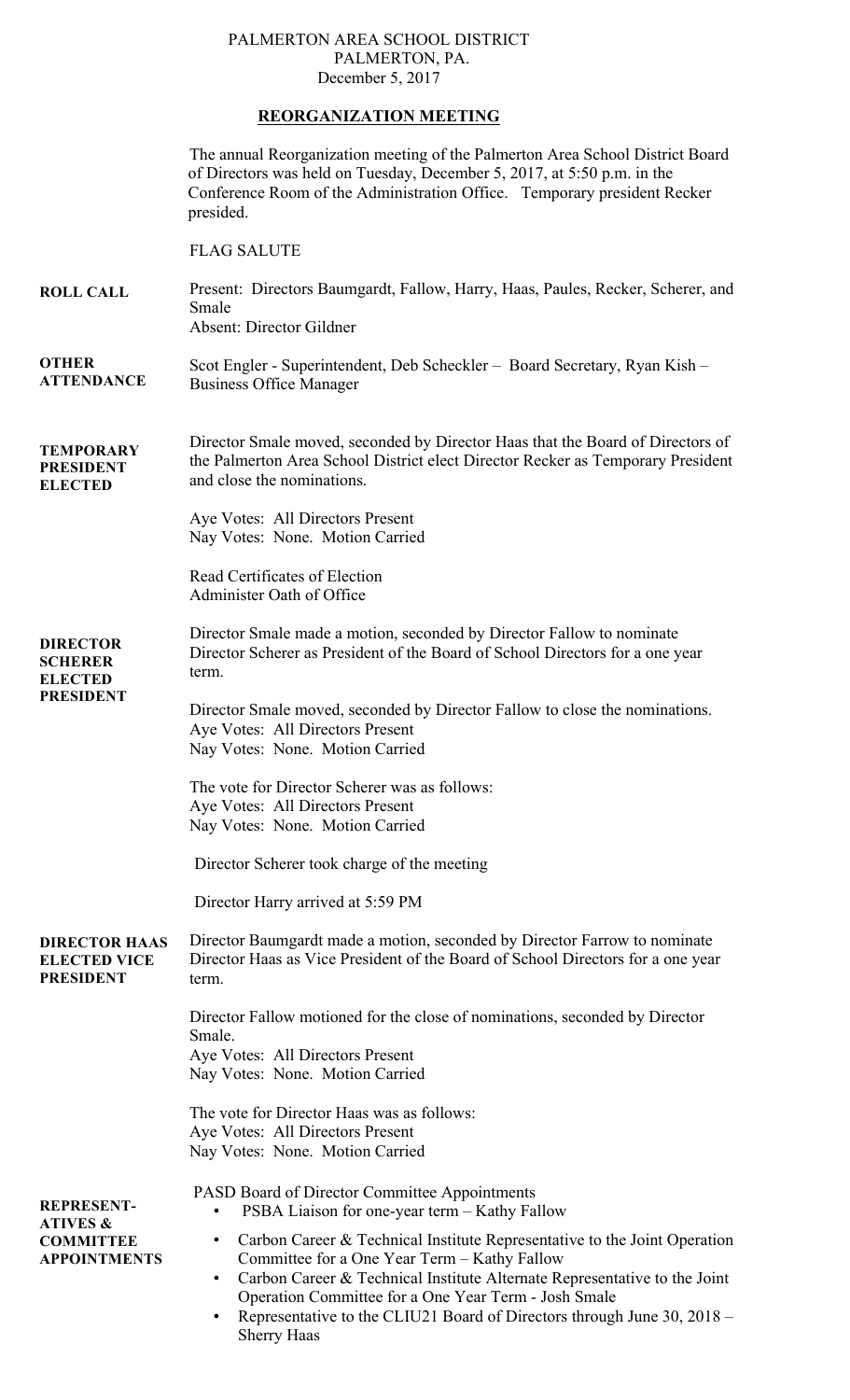| <b>2018 CALENDAR</b><br><b>MONTHLY</b><br><b>BOARD AND</b><br><b>COMMITTEE</b><br><b>WORKSHOP</b> | Director Haas moved, seconded by Director Smale that the Board of Directors<br>approve the 2018 calendars of regular monthly meetings and Committee<br>Workshop meetings as presented. (attachment on file) |
|---------------------------------------------------------------------------------------------------|-------------------------------------------------------------------------------------------------------------------------------------------------------------------------------------------------------------|
| <b>MEETINGS</b><br><b>APPROVED</b>                                                                | Aye Votes: All Directors Present<br>Nay Votes: None. Motion Carried                                                                                                                                         |
| <b>ADJOURNMENT</b>                                                                                | Director Haas moved, seconded by Director Smale that the Board of Directors of<br>the Palmerton Area School District adjourn the meeting at 6:08 PM.                                                        |
|                                                                                                   | Aye Votes: All Directors Present<br>Nay Votes: None. Motion Carried                                                                                                                                         |

Respectfully submitted,

 Deborah A. Scheckler Board Secretary